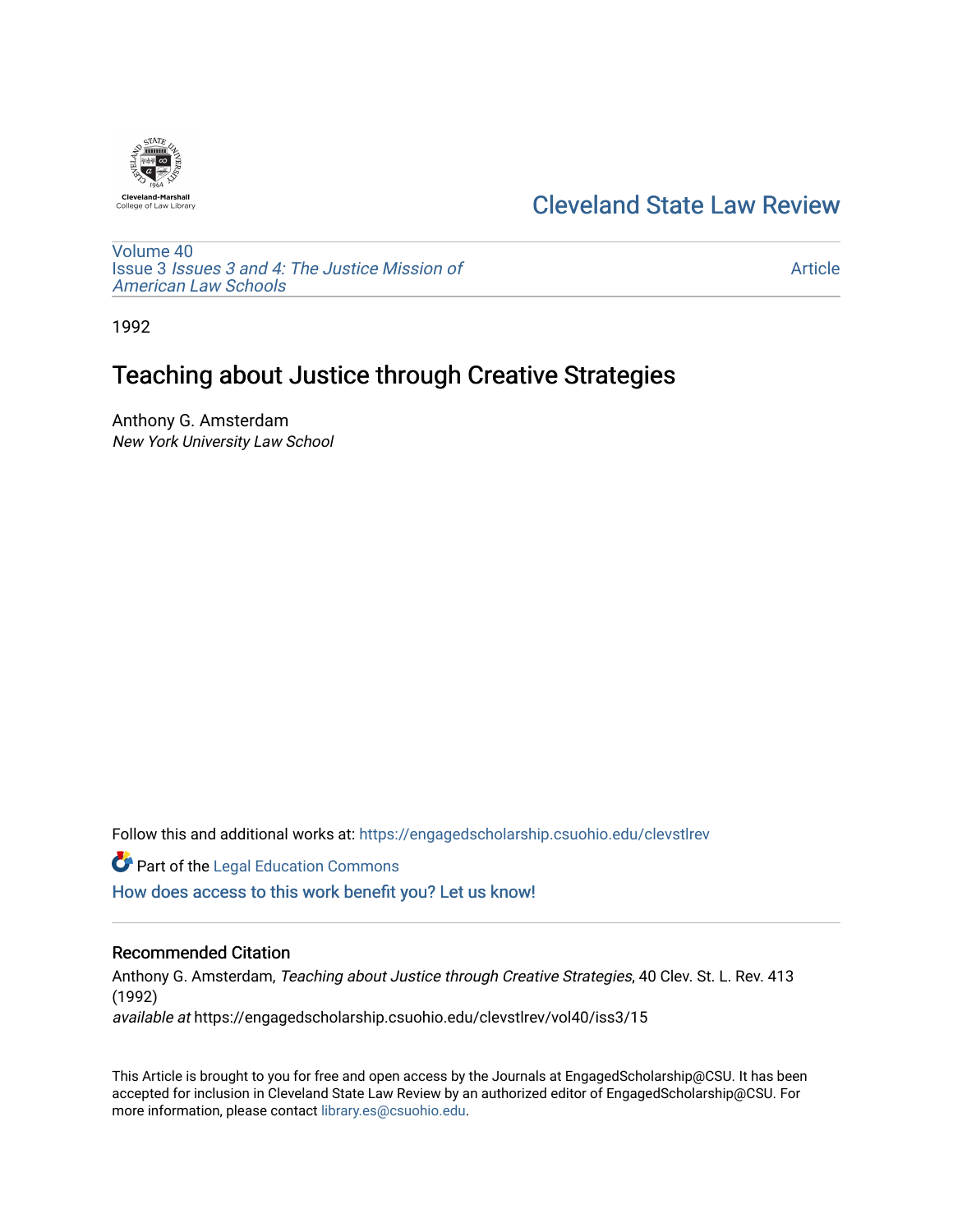## **TEACHING ABOUT** JUSTICE THROUGH CREATIVE STRATEGIES

## **ANTHONY G. AMSTERDAM<sup>1</sup>**

Let me start with the case law on my subject. *In re Cardwell* is directly on point. It provides an inspirational example of the ways in which important new law can be made even **by** the humblest and most unlettered of litigators.

The case apparently began when two prison writ writers discovered an outdated copy of *Corbin on Contracts* on the back shelf of the prison law library. Having mastered it, they filed in the United States Court of Appeals for the Ninth Circuit a petition for a writ *Causa et Origo est Materia Negotii.2* The petitioners prayed that the court grant the writ in the light of their "indigent circumstances, to show that the laws are for all[,] the nobly born, the well connected and those of grosser clay, in the instant action[,] persons of a different race than the majority community."

Somewhat puzzled, the court consulted *Black's Law Dictionary* and concluded that the petitioners had correctly translated *causa et origo est materia negotii* as meaning "the cause and origin is the substance of the thing." The court ruled that "[tihere is no such thing known to our law as a *writ* 'Causa Et Origo Est Materia Negotii."'3 It went on to consider the petition as one for a writ of habeas corpus and denied relief.4

So far so bad. But the passage in the court's opinion containing the holding just quoted occupied a separate paragraph. So when West Publishing Company printed the opinion, it had to have a separate headnote with a separate keynote number. Thus we find that the first headnote in the reported case reads: "Courts [keynote number] 404: There is no such thing known to the law as a writ 'Causa Et Origo Est Materia Negotii."' Then, of course, this important point of law had to be included in the digests. And so today, if you look in the annotations to **28 U.S.C.** § 1651--known to you civil rights litigators as the all-writs section of the federal judicial code--you will find that annotation number **281** is captioned "Causa Et Origo Est Materia Negotii." One case is collected under this title. The annotation reads: "There is no such thing known to the law as a writ 'Causa Et Origo Est Materia Negotii.' *In re Cardwell,* **C.A. 9, 1957, 256 F.2d 576."**

Given the nature of the legal institutions that produced *In re Cardwell, the* emergence of the *Cardwell* decision as the leading case on its subject is quite

**<sup>1</sup> Edward** Weinfeld Professor of Law, New York University Law School.

**<sup>2</sup>In** *re* Cardwell, **256 F.2d 576** (9th Cir. **1957).**

**<sup>3</sup>** Id. at **577.**

 $4$ Id.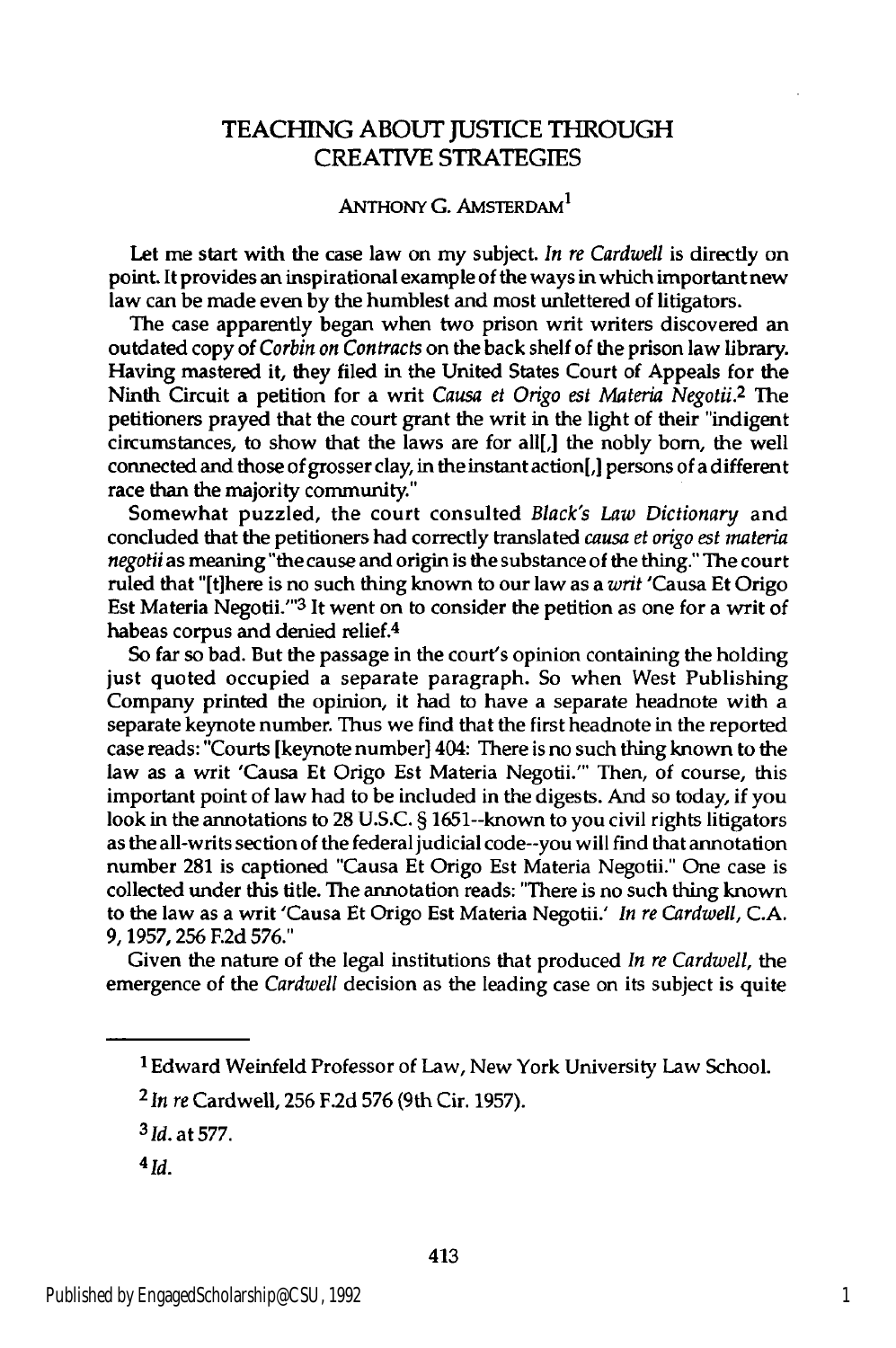understandable. One needs only start with conditions of grinding poverty and a barbarously harsh criminal code, then add the need of West Publishing Co. to turn a tidy profit on the sale of annual pocket parts to big law firm libraries. Sound economic theory dictates that the law firms will have to make shelf space for these supplements **by** donating their old contracts treatises to the unbudgeted libraries of the state penitentiaries, particularly if they are given tax incentives to do so. Thus, even someone as economically unsophisticated as I am could have predicted the emergence of the *Cardwell* rule.

But, with all respect to Judge Posner and the Economic Epiphany, I submit to you that the rule of *In re Cardwell* is substantively wrong. And what I want to do today is to ask you for your help in proving that the case was wrongly decided.

Many of you have been doing this kind of thing for years. Critical Legal Studies specifically and deconstruction strategies generally have accustomed us to the notion that causes and origins are the substance of most things-that *causa et origo* is indeed *materia negotii-although* the legal academic power structure still remains largely of the Ninth Circuit view that no such writ is known to the law. Those of you who represent or speak for the deprived and the despised have argued repeatedly, with varying degrees of success, that causes and origins rather than the doctrines which disguise them are the heart of everything important.

In any event, **I** find myself in a room filled with some of the most profoundly creative minds in the country, and it would be a crying shame for me to talk *at* you for my allotted time, *as* though **I** had something special to contribute that you do not. Instead **I** will ask you to join me in creating my talk, through a form of colloquy. **I** am going to tell you a story about causes and origins. Then **I'll** ask all of you to talk about it in groups and to work collectively to turn my story into an instrument that we can use to understand some part of the substance of the thing with which this conference on justice is concerned. **I** hope that each group will choose a *rapporteur* and that the *rapporteurs* will share with the Conference the meaning that your group has made of my story.

The story itself is one of humankind's creation myths, dating back in this particular form more than 4,000 years. As **I** tell it, you will recognize it as a variant of other creation myths which you know well: stories about the Gods and the Titans, about the One God and the Rebel Angels, about Prometheus Bound and Unbound. But I ask you to listen carefully, please, to the details of my version, which is the tale told of the God Marduk in Babylon. Building on its details, I will ask you to use this particular creation story to illuminate and explain any one of four topics--and the first **job** of each of your groups will be to decide which topic you want to use the story to illuminate.

The four topics are: **(1)** the role of law in American society; (2) our society's conception of justice; **(3)** the predominant style of law teaching in the United States today; and (4) the predominant characteristics of contemporary mainline legal scholarship. Assuming that the world in which these institutions flourish was created **by** the process that the story of Marduk relates, how does one account for the observed characteristics of the institutions? What light does the Marduk story shed on these four institutions?

Now, you may think that any connection between Marduk and these legal topics is far-fetched to start with. But let me **remind** you that Khammurabi,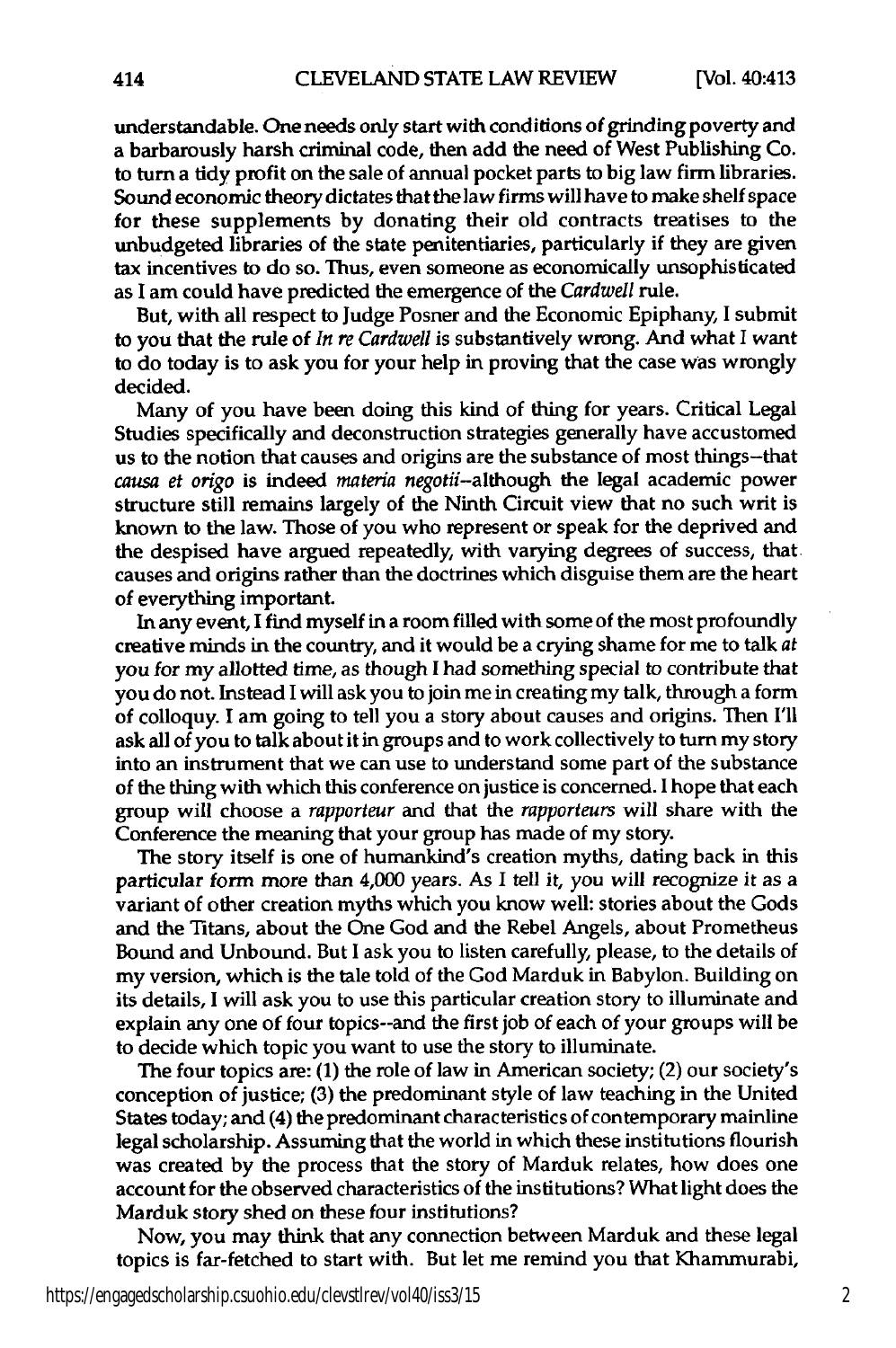King of Babylon, perhaps the earliest known maker of human laws, did not **think** so. In the epilogue of the Code of Khammurabi, he enjoins the kings of all future time to observe the words of righteousness that he has caused to be engraved in stone. They are not to efface his judgments or the decisions he has rendered. **If** they heed his words, justice will be theirs, and long life; they will root out evildoers and promote the welfare of their people. But if they overrule his words, they will be cursed **by** the gods, and their reign will be destroyed.

Khammurabi seems even more sure of all this than justice Scalia. The reason for his confidence appears in his prologue. For he tells us there that when Anu, the Lord of the Heavens, and Enlil, the Lord of the Earth, gave the rule of all mankind to Marduk, when they first pronounced the name of Babylon, then too they called Khammurabi to be king, to cause justice to prevail in the land, prevent oppression of the weak, and lead humankind in service to the gods. Khammurabi thus links his authority and his destiny to Marduk's. But who was Marduk?

In the beginning, so the story goes, there were Apsu and Tiamat, male and female respectively. This was before there was heaven or earth, so when Apsu begat children and Tiamat gave birth to them, there was no place for them to be except within the bodies of Apsu and Tiamat themselves. Thus, god-children grew in Apsu and Tiamat, the first of whom was Mummu, the vizier of Apsu. Then came Lahmu and Lahamu and Anshar and Kishar and some other siblings with whom **I** will not bore you except to say that they multiplied; and Anshar begat Anu, and **Anu** begat Ea, and Ea begat Marduk.

At this point it was beginning to get pretty crowded inside Apsu and Tiamat. Apsu complained to Tiamat that he could no longer rest **by** day or sleep **by** night, and he proposed that they destroy all these little gods and get some peace. Apsu was apparently not much concerned with the distinction between being and non-being, inasmuch as he and Tiamat encompassed all such opposites. So he suggested, cold-bloodedly perhaps **by** our lights, that the kids be drowned. Tiamat opposed that idea, saying that parents should be long-suffering with their children. Tiamat embodied Chaos and could tolerate a whole heap of cognitive dissonance.

Apsu, however, was encouraged **by** Mummu to kill the lesser gods. Learning this, Ea led the gods in a new strategy. We are told that they took to silence, and sat quietly. Ea drew a magic circle of protection around the gods, shielding them from the power out there in the bodies of Apsu and Tiamat. Then Ea recited a magical incantation that put Apsu to sleep; Ea loosened Apsu's chinstrap and put Apsu's tiara on his own head; Ea slew Apsu and built his dwelling place on Apsu. Ea subjugated Mummu, putting a nose-rope on him.

Now Anu, **by** begetting the four winds and bringing dirt to the surface of the waters, disturbed and divided the primal waters which had previously been everything that was. Tiamat was troubled, and her spawn repeated Apsu's complaint that it was no longer possible to get any rest and sleep with all these gods bustling about. Feeling guilty that she had not marched at Apsu's side when he went against the gods and was slain by Ea, Tiamat roused herself into battle fury. She gave birth to eleven forms of monsters--from storm demons to serpents filled with venom instead of blood. Her first born was Kingu and he became her consort. Incited **by** Kingu, Tiamat and her spawn prepared to wage war against the gods.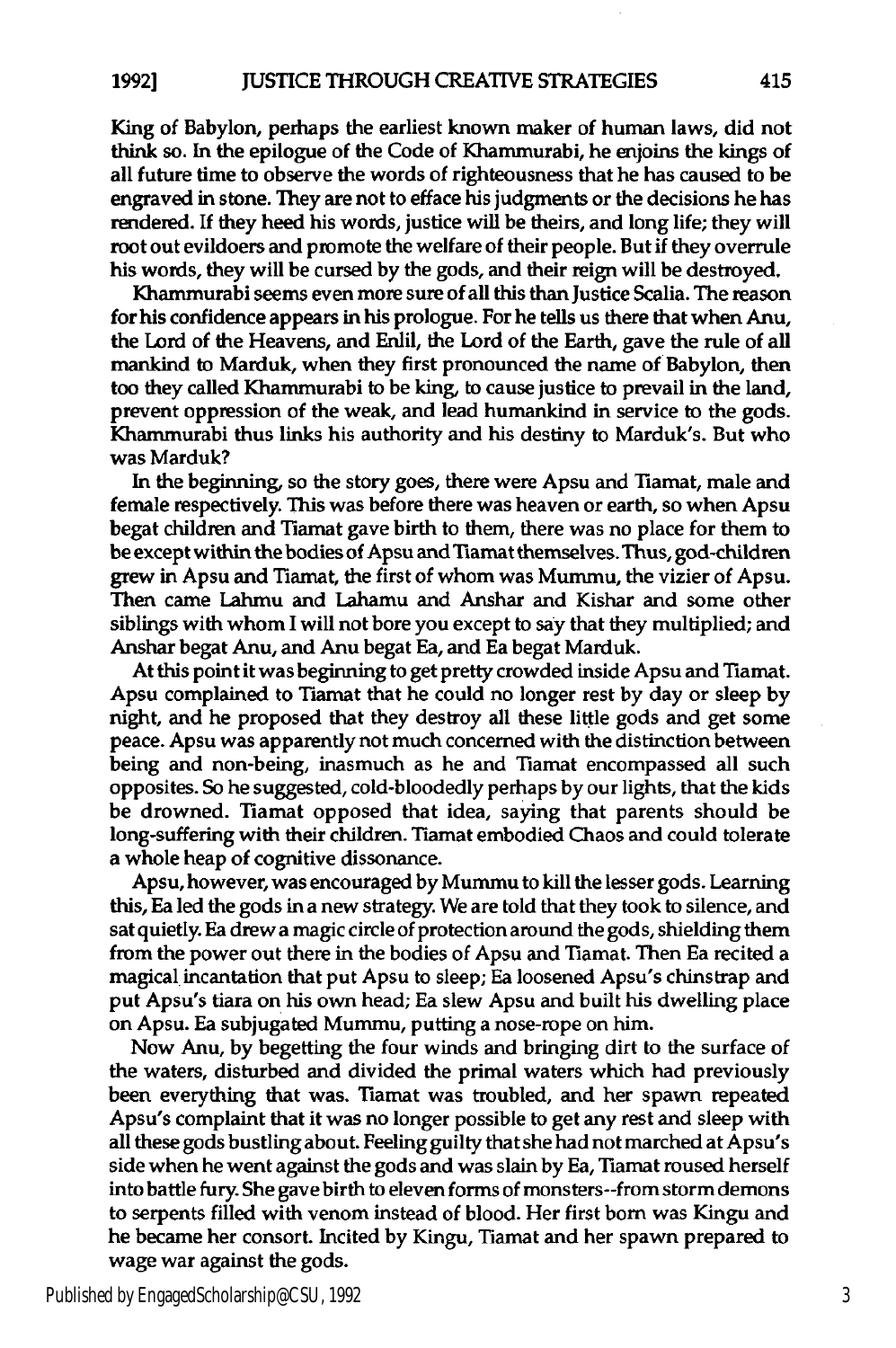Ea called Marduk, his son, to be the champion of the gods. Marduk agreed, but on condition. Before he would take the field, he insisted that Anshar, now the senior living divinity, convene the gods and declare Marduk supreme. Henceforth, Marduk--not Anshar--was to fix the destinies of the gods **by** utterances, and whatever Marduk created would remain unchanged. Anshar did this; the gods convened and set Marduk up on a throne, declaring that his word would henceforth be Truth. When Kingu and the furious Tiamat came against the gods, Marduk accused them of stirring up strife and chided them for the disorder of their ranks. Tiamat literally went bughouse, shuddering and screaming wildly. Marduk caught her in a net and killed her.

Then Marduk split Tiamat in half like a clamshell. From one half, he made the dome of the heavens. **I** do not recall that we are told what he did with the other half. (This was before the days of recycling and similar conservationist ordinances.) Marduk proceeded to define the year and the zodiac, and the number of days in the year, and the orders of the planets and the stars, and the orderly progress of the moon through the station of the sun.

Finally, Marduk created humankind. His purpose was to make a race of slaves, required to serve the gods, so that the gods would be free to repose at ease. You may remember that the right to repose at ease was all that poor Apsu had ever wanted in the first place; and the gods, after disabling him and rendering him helpless, had killed him for it. But this cynical observation is mine, not the scribe's. Like most myths of its kind that have survived, this one is told from the viewpoint of the victors. Marduk is presented as resplendent and entirely virtuous.

But he did need a little blood to create people. So the gods brought the vanquished Kingu before Ea in bonds. Kingu was killed and his arteries were slashed. From the blood, humankind was made. Then Ea ordered humankind to obey the gods under Marduk, and the gods were indeed released from all labor, as Marduk had desired.

Now, please take the Marduk narrative, and decide within your group first of all which of our four topics you will use the narrative to illuminate. Discuss what the myth tells us about that topic. **If** the Marduk story does indeed explain the creation of our world--and it certainly might, inasmuch as so many civilizations have some similar creation myth--then it should account for the state in which we find the world on such matters as the role of law in American society, our society's conception of justice, and the dominant styles in law school teaching and legal scholarship.

Choose a *rapporteur* who will summarize your conclusions on your chosen topic. Your discussions need not, of course, accept the notion that the Marduk myth satisfactorily explains the topic. **If** you can find any aspects of your topic that are *not* adequately accounted for **by** the myth, you should discuss those too. And do not forget that the version of the myth that I have given you, which came from the library of King Ashurbanipal of Assyria, may be a bit one-sided. Certainly, the opinions of Tiamat and Apsu concerning the relevant events have not been well preserved in this version. You are free to imagine them.

#### *Rapporteur # I*

416

We saw the myth as helping to explain the role of law in American society. Those who have power, or the arrogance to proclaim themselves the supreme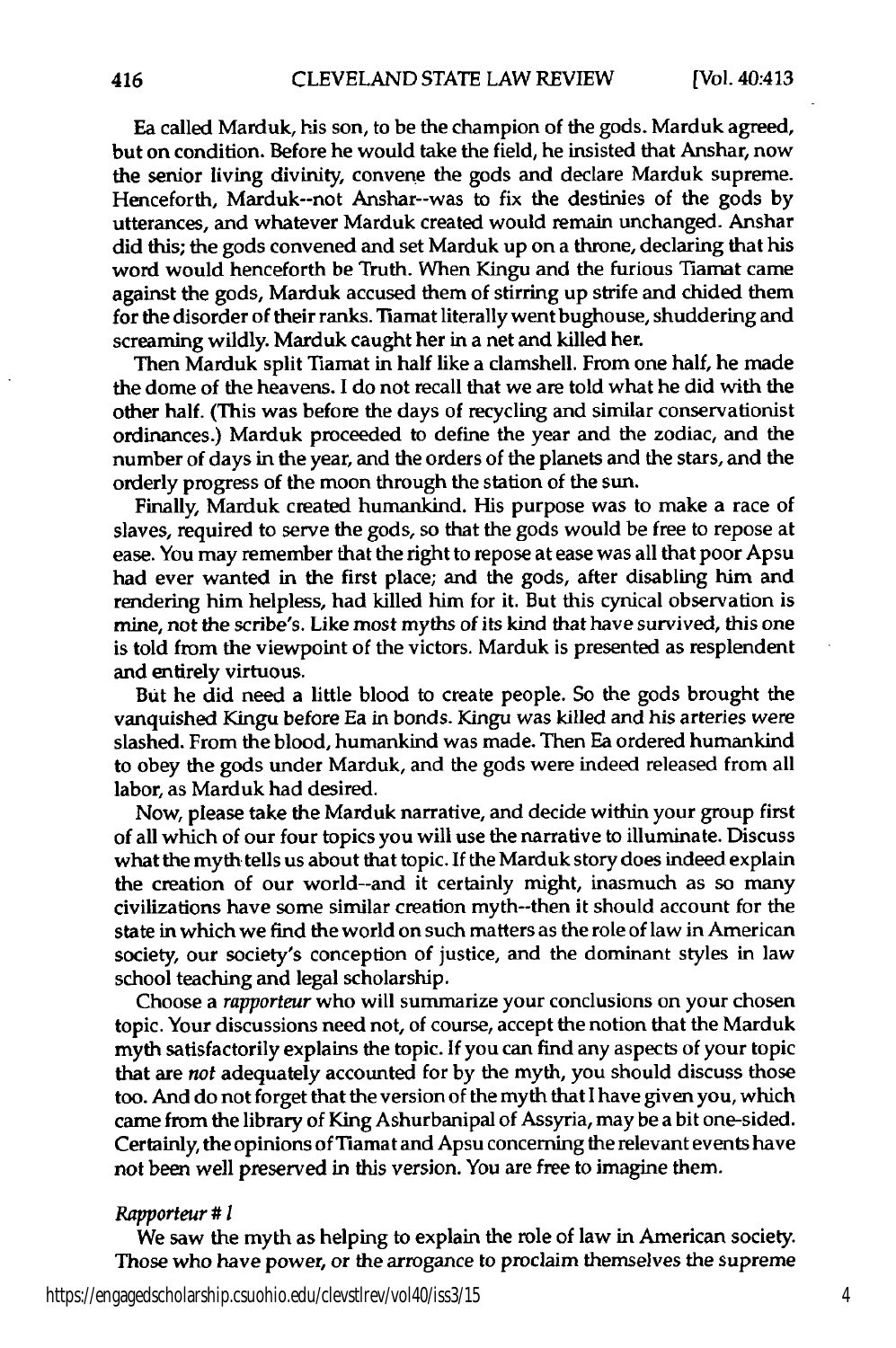leaders, adopt rules to try to assure their security and power and ease of life. But they discover that they also need underlings--subject people in addition to rules--to truly establish their security and maintain their power. Those underlings, however, do not necessarily choose to follow the rule of the gods. This sets in motion a sort of constant cyclical process of throwing off gods and then raising to godhead whoever has the arrogance or the power to proclaim themselves the new supreme beings and to set up their own set of rules. Thus, the whole process starts all over again. This is the origin of the cyclical theory of law, the cyclical empowerment theory of law and history.

#### *Rapporteur # 2*

We said all of the above. And whether you can see or hear or even understand these names when they are presented orally makes a point about perfection and control and predictability. When we discussed it, the way the story was told-the unfamiliar categories, the sort of neat little flow charts, all of that process you used to set it out--illustrated to me in my own law school experience as a student: the predicament of being clueless as to what was going on. It brought back the feeling of a lack of context in which to place anything, and the feeling of lack of control that students have. Then the drawing of the circles in order to protect, and the silencing, came to mind, particularly in terms of legal scholarship. That applies to all of the topics. So much for the Babylonian gods!

#### *Amsterdam*

The theme of the circle of protection against chaos does apply to all the topics, doesn't it? One of the most striking things about even our conception of justice is that the very act which gives rise to a conception of justice for ourselves limits the extension of justice to others. There is always a banished race of rebel angels, another race that has been excluded from our protectively defined world. The concept of justice and the need for justice arise out of the act that excludes that group.

We do much the same thing in law school, and we do much the same thing in our scholarship. The difficulty is that the establishment of order--which seems to be our precondition for being able to handle the chaos of reality--gives rise to a technocracy of those-who can manipulate the ordering concepts. Whatever they cannot manage is excluded from the circle. Thus we say: "Forget about the welter of things, forget about everything except the facts that can be described **by** numbers and **by** findings and **by** theories or prescribed **by** rules and doctrines. We will draw a circle *here,* and all else is *out there."*

One of the great strengths of American legal scholarship is its traditional claim that scholarship means attending to everything relevant. **Of** course, in order to do that in a world in which facts and realities are embarrassingly multifarious and interconnected, you have to define the scope of relevancy so as to exclude virtually all of them. So the focus of our attention, whether one is talking about law or about how we teach or about scholarship, is bounded **by** a very small and artificial circle.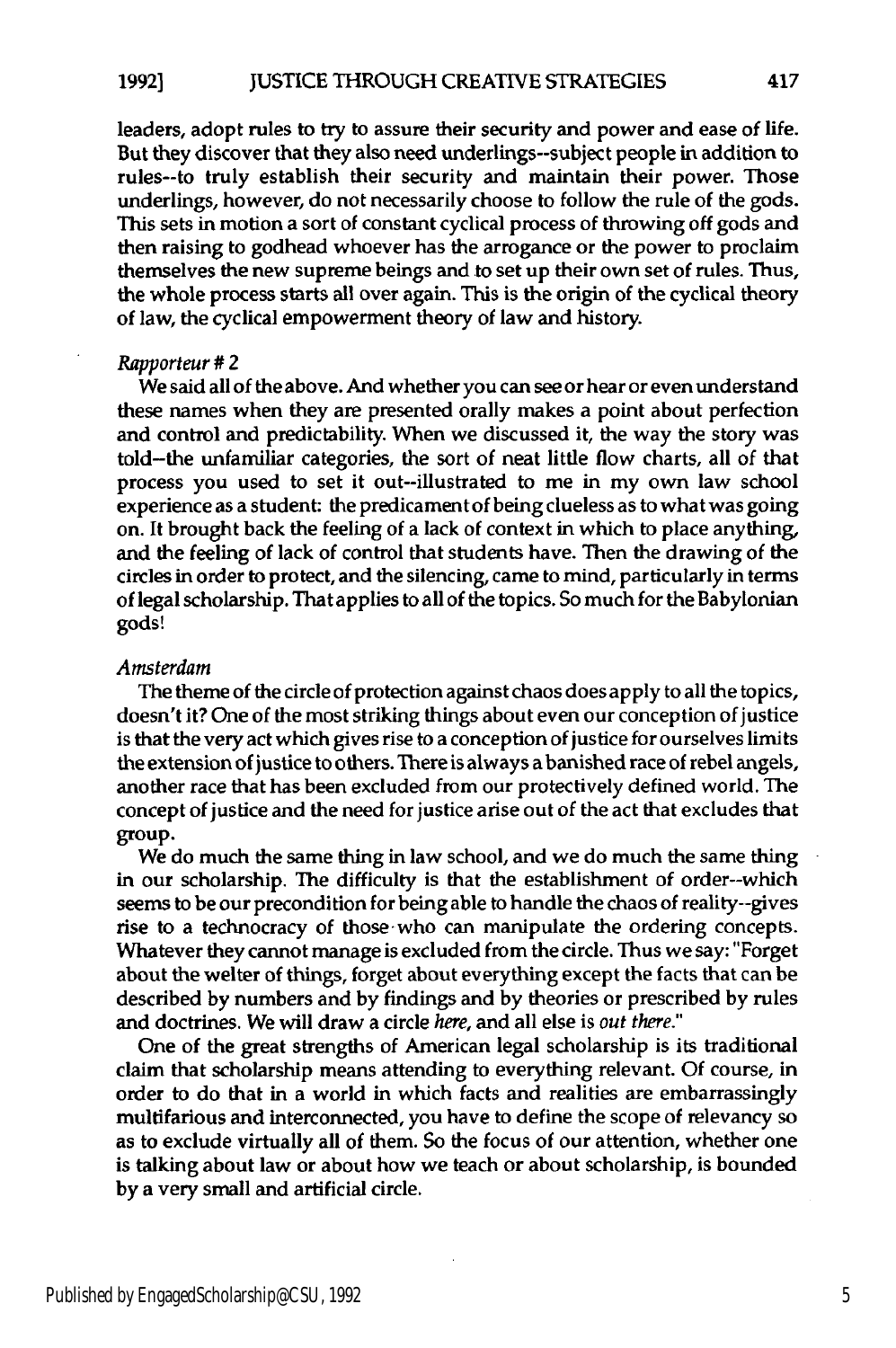#### *Rapporteur # 3*

Rebelling as a matter of power gets translated into a normative claim of right, which is one way of thinking about American values. Might makes right. We were struck **by** the lack of morality that pervaded the whole story. The goals were personal pleasure and essentially lack of work--finding or making other tools to do your own labor so that you did not have to do anything. The methods chosen **by** both groups in the Marduk story were killing, drowning, murder. There did not seem to be much morality to it at all. The only "should" that Tony Amsterdam used in the whole story was Tiamat telling her husband, "No, we should indulge the children, we should let them have some room." For that she got killed and made into the universe. The moral of the story with regard to justice so far as we were concerned was that justice does not deal much with morality. Or perhaps we have to put our morality into the world to make it just, to speak of justice.

#### *Rapporteur # 4*

We took it as an example of the predominant style of teaching in law schools today. We did that because of our sense that you were making a point to us as progressive teachers about how, notwithstanding many of the things we say and do, nonetheless we often are indistinguishable from many of our colleagues whom we often criticize because they lack a political or progressive perspective.

Having been in the back of the room and finding it hard to hear, our group essentially did not hear. We totally tuned out and during our discussion our feeling was a little bit of annoyance and anger because here was somebody whom we really wanted to hear in terms of what he thought about the issues of the conference, and instead we were being brought into a myth that would give us no idea that anything that Tony Amsterdam was saying had anything to do with the way he has been his entire life--which is, after all, what was so compelling to us about having the chance to listen to him. So the point is that if we behave like other people and do not bring in our experience and instead start doing charts with lots of facts and things, it often does not get heard at all, and then we lose the power of who we are.

#### *Amsterdam*

**I** do have the feeling that all of us in our teaching come to replicate the very models that ideologically offend us. Itis remarkablehow infrequently we bring students into a shared process of thinking problems through. To some extent, of course, that is inescapable in law school teaching, because we have to bring the students up to speed technically. Law school education is in many ways undergraduate education, not graduate. When they first come in, law students have no technical competence at all.

But what this excuses our doing, and what we end up doing, is spending all of our time cramming technology into students and thereby teaching them something that we think we understand and can get them to accept. There is very little effort to grow together with them to solve problems that the faculty have not already solved. I do not mean that there is none. I am sure that there are some courses that do this. But when we look generally at legal education, what we see is a communication to students of and through a highly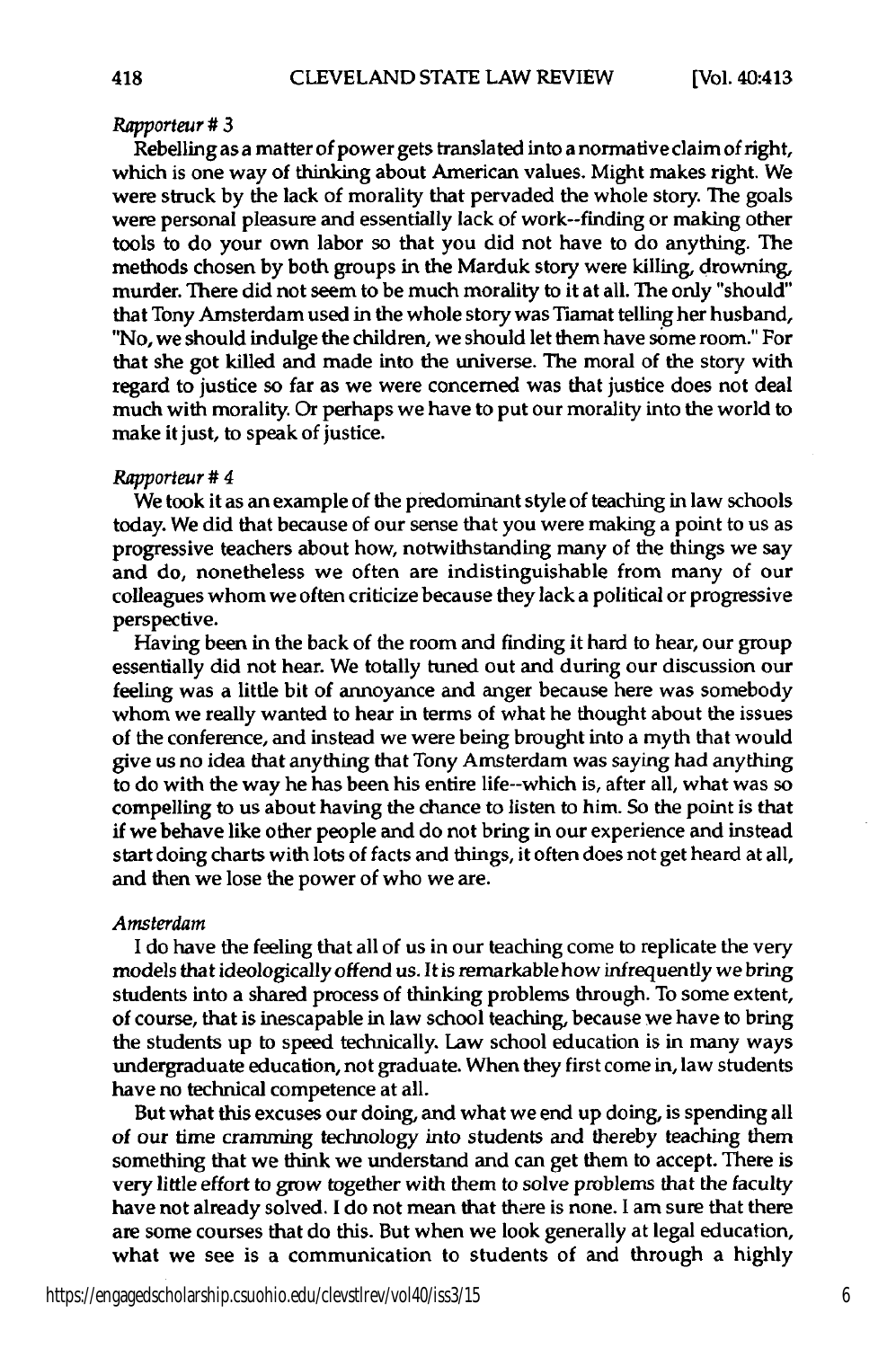authoritarian style of teaching. The very nature of law comes to be viewed as didactic. There is no way for real conversations to develop in the law.

Alternative approaches may be possible. This was brought home to me recently when we tried an interesting new game in one of our courses at **NYU.** We play the game in the first hour of a quasi-clinical course that examines the implications of evidentiary rules for litigation planning. We started to play this game originally because the first class is taught so soon after the beginning of the semester that the students don't have time to prepare for it. We needed something for the first hour that the students didn't have to prepare for. So we invented the following party game, which is called *I Spy.*

The course is taught **by** two faculty members. This year, Ron Noble is one and **I** am the other. We tell our **32** student class that we would like to begin the course **by** playing a party game for an hour. Ron says: "It's now five after **1:00** p.m. I'm in my office and I have student visiting hours. **I** encourage students to come in and talk with me about any subject that is appropriate for a student to discuss with a faculty member during office hours. That includes any questions about the law or about law school courses, anything of that sort. Remember, though, when you come in to talk with me, that I have limited time. **I** will not take well to people who just come in about nothing and waste my time. Also, **I** have a very definite sense of proprieties, and **I** would not welcome people coming in and asking me about things that are not proper for a student to ask a law faculty member about."

Ron steps out of the room for a moment and **I** say: "Now **I** am going to hire you to be a spy for me. This semester **I** am co-teaching a course called *Evidence: Litigation Planning* with Ron Noble. **I** have my doubts whether he is looking forward to co-teaching with me, and **I'd** like to find out how he feels about it. What **I** want you to do is to go in and talk with Professor Noble during his office hours, and find out. **I** want you to get me information on two subjects. First, does Professor Noble expect to enjoy co-teaching with me or not? Second, why? What is it exactly that makes him either like or dislike the prospect of co-teaching with me? Any question you ask Professor Noble which is calculated to produce information on either of these two subjects gets three points. **I** recognize, of course, that you may have to ask certain other questions as lead-ins to the three-point questions or as cover-ups for the three-point questions. Any question which is an apt lead-in or cover-up gets one point. But any question that you ask which is neither a three-point question nor a one-point question gets you zero."

Ron comes back in, sits down, and says: **"My** office hours have begun. **I'll** take volunteer visitors. Whoever is not visiting should listen and keep score of how my visitors are doing. Whenever a visitor says or asks something that will really irritate me, really drive me up the wall, he or she loses three points. Things that will mildly irritate me cost the visitor one point. **All** other questions are scored as zero."

The students need not know a single rule of evidence to play *I Spy.* What they do need to do is the same kind of thinking that is necessary to frame courtroom questions which are unobjectionable under the evidentiary rules of relevance and probative-prejudice balance--for example, Federal Evidence Rules 401 and 403--and which will get where counsel wants to go without unduly riling the judge or **jury.** The students have to think simultaneously

Published by EngagedScholarship@CSU, 1992 7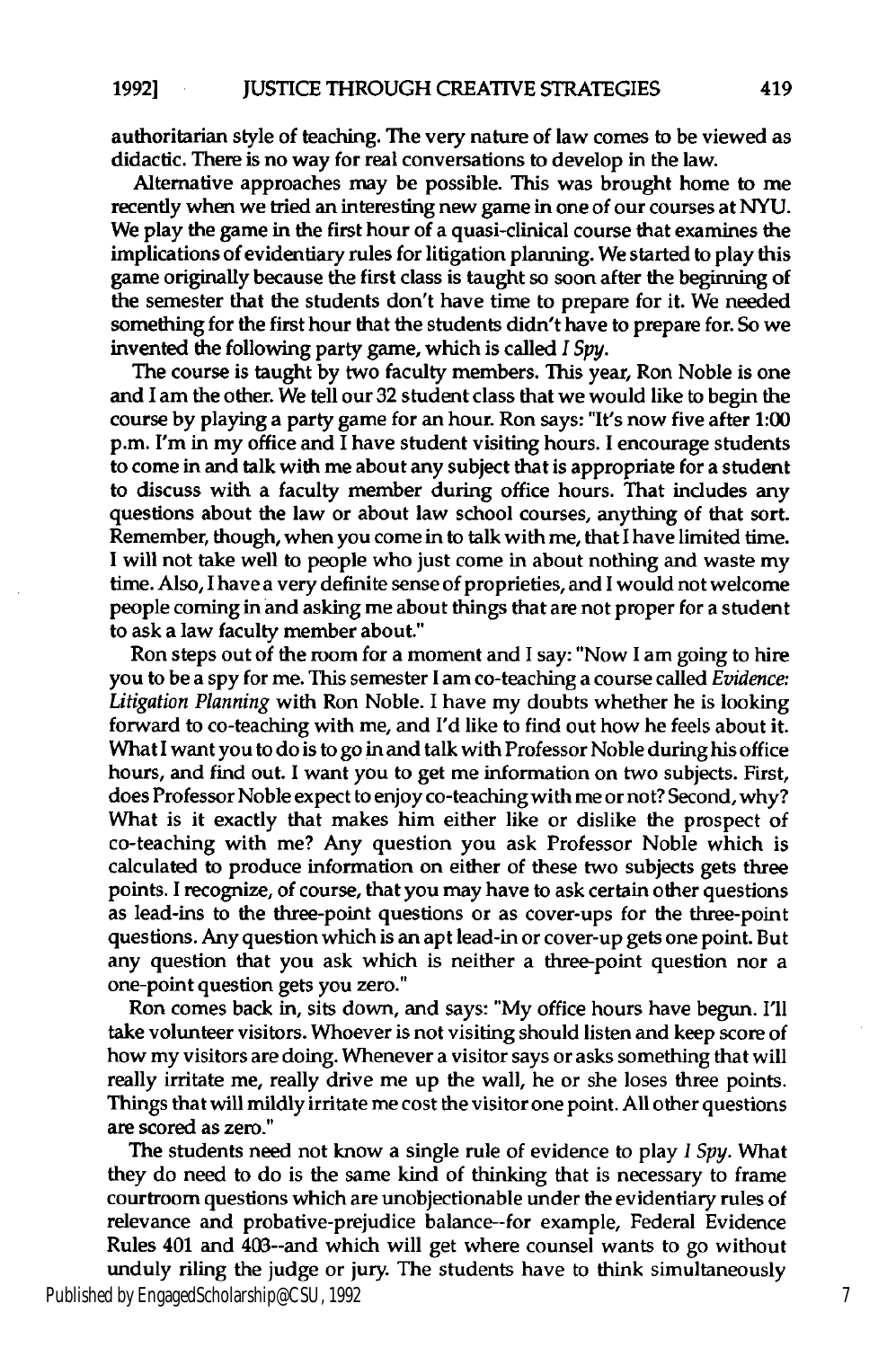about the reasons for a question, the justifications for it, and the difference between these two things. Because the students do not need to know the rules of evidence and cannot view the exercise as testing them out on the rules, they promptly gear into this kind of thinking and begin to do it with resourcefulness, imagination and creativity. They listen to one another and they learn from one another.

For example, one student says: "Hi, Professor Noble. **I** see that you and Professor Amsterdam are co-teaching *Evidence: Litigation Planning.* Another section of the course is being taught **by** Professors X and Y." [This is accurate.] "I'm trying to figure out which section to take, and **I** wonder if you could **tell** me something about the differences between them?" There follow a lot of one-point questions and some threes. The idea takes hold, and other students work to improve upon it. One says: "Hi, Professor Noble. I'm a second-year student and I'm thinking about whether I should take the *E:LP* course this year or next year. I've heard rumors that Professor Amsterdam may not teach it next year, and **I** was wondering how much difference that will make in the course?" Quite a number of one- and three-point questions follow. Then another student takes over: "Hi, Professor Noble. I've found in both college and law school that sometimes co-taught courses can be very exciting and dynamic, and sometimes they can be awful. **A** lot depends on whether the faculty who co-teach them have complementary or warring perspectives. Now, **I** know that you were formerly a prosecutor and Professor Amsterdam was a defense lawyer, and I was wondering **.. "** Not only do a lot of three-point questions follow, but the students generally seem to be more adroit and creative in working with the technical rules of admissibility of evidence and their caseplanning consequences later in the course than they were before we began to play *I Spy* in the first hour.

*I Spy* shows that we can sometimes best gain insight into a subject **by** talking about another. Certainly, one of my reasons for asking you to discuss the Marduk myth today was to raise questions about our teaching. We are law teachers, therefore we talk about law in our teaching. We are expected to do so and we will cross strongly held expectations if we do not. There are costs and benefits, frustrations and surprises down that path. But it is worth considering whether we might not pick up added understanding on the way. Talking about myths, for example, may require us and our students to confront ideas that are all the more useful for an understanding of law because they seem quite alien to it.

Consider the anger and rage with which many of us watched the Clarence Thomas hearings, offended **by** what was happening to Anita Hill. Then remember that the Anita **Hill** story is not a new story. It is almost twice as old as our Marduk story--about **8,000** years old. The form in which you probably know it best, if you will forgive me for dropping the arcane names of a few more gods, is the story of Persephone. Persephone was raped and abducted **by** Hades, the King of Hell and the brother of Zeus. Persephone was Zeus's daughter. When her mother Demeter went to complain about the crime to Zeus, Zeus had three reactions. You will recognize them and the Senators who best expressed them. Reaction number one: "Aw, hell, it wasn't a crime of wickedness, it was a crime of love." Reaction number two: "Yes, but remember who Hades is. He's my *brother."* Reaction number three: "And if Hades hadn't

https://engagedscholarship.csuohio.edu/clevstlrev/vol40/iss3/15 8